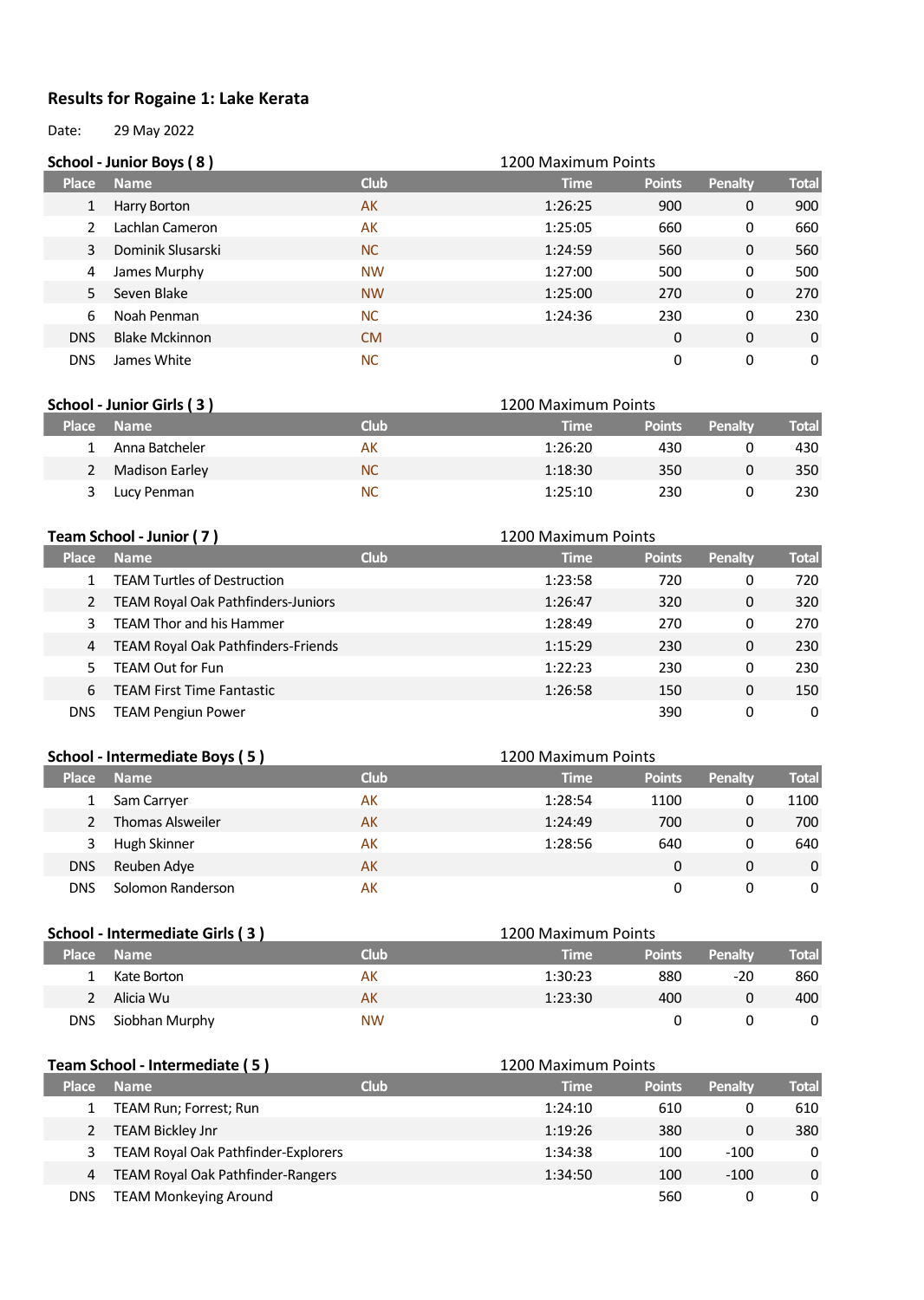|                           | School - Senior Boys (1) |             | 1200 Maximum Points |               |         |              |
|---------------------------|--------------------------|-------------|---------------------|---------------|---------|--------------|
| <b>Place</b>              | <b>Name</b>              | <b>Club</b> | <b>Time</b>         | <b>Points</b> | Penalty | <b>Total</b> |
| 1                         | Ferguson Muthu           |             | 1:29:43             | 560           | 0       | 560          |
| School - Senior Girls (3) |                          |             | 1200 Maximum Points |               |         |              |
|                           |                          |             |                     |               |         |              |
| <b>Place</b>              | <b>Name</b>              | <b>Club</b> | <b>Time</b>         | <b>Points</b> | Penalty | <b>Total</b> |
|                           | Rosie Monckton           | <b>NW</b>   | 1:27:45             | 600           | 0       | 600          |
| 2                         | Sofia Skinner            | AK          | 1:20:00             | 470           | 0       | 470          |

| Team School - Senior (1) |            |                                    | 1200 Maximum Points |     |                       |              |
|--------------------------|------------|------------------------------------|---------------------|-----|-----------------------|--------------|
|                          | Place Name | Club'                              | <b>Time</b>         |     | <b>Points</b> Penalty | <b>Total</b> |
|                          |            | TEAM Royal Oak Pathfinder-Voyagers | 1:23:33             | 190 |                       | 190          |

|              | Men 20 and under (4) |           | 1200 Maximum Points |               |         |              |
|--------------|----------------------|-----------|---------------------|---------------|---------|--------------|
| <b>Place</b> | <b>Name</b>          | Club      | Time                | <b>Points</b> | Penalty | <b>Total</b> |
|              | Michael McCormack    | AК        | 1:27:59             | 1040          |         | 1040         |
|              | Vitali Volkov        | AK        | 1:29:17             | 640           |         | 640          |
|              | Oliver Day           | <b>NW</b> | 1:32:39             | 680           | -60     | 620          |
| 4            | Robert Christie      | <b>NW</b> | 1:28:21             | 610           |         | 610          |

|              | Men - Open (15)     |             | 1200 Maximum Points |               |                |              |  |
|--------------|---------------------|-------------|---------------------|---------------|----------------|--------------|--|
| <b>Place</b> | Name                | <b>Club</b> | <b>Time</b>         | <b>Points</b> | <b>Penalty</b> | <b>Total</b> |  |
| 1            | Scott Smith         |             | 1:16:42             | 1200          | $\mathbf{0}$   | 1200         |  |
| 2            | Jonty Oram          | AK          | 1:22:46             | 1200          | 0              | 1200         |  |
| 3            | Simon Jager         | AK          | 1:25:02             | 1200          | $\mathbf 0$    | 1200         |  |
| 4            | Daniel Monckton     | <b>NW</b>   | 1:25:58             | 1200          | 0              | 1200         |  |
| 5            | Kieran Woods        | AK          | 1:28:46             | 1010          | 0              | 1010         |  |
| 6            | Oliver Braun        | <b>NW</b>   | 1:30:53             | 890           | $-20$          | 870          |  |
| 7            | Rohan Lynham        | <b>NC</b>   | 1:24:20             | 780           | 0              | 780          |  |
| 8            | Matthew Hopper      | <b>NW</b>   | 1:28:16             | 750           | 0              | 750          |  |
| 9            | Alexander Nicholson | AK          | 1:29:47             | 720           | 0              | 720          |  |
| 10           | Paul McPhee         | <b>NC</b>   | 1:27:54             | 590           | 0              | 590          |  |
| 11           | Ben Hodson          |             | 1:24:02             | 570           | $\Omega$       | 570          |  |
| 12           | Kunal Kumar         | <b>NC</b>   | 1:27:08             | 390           | 0              | 390          |  |
| 13           | Raj Radhakrishnan   | <b>NC</b>   | 1:20:08             | 280           | 0              | 280          |  |
| <b>DNS</b>   | Mike Porteous       |             |                     | 560           | 0              | 0            |  |
| <b>DNS</b>   | Jonathon White      | <b>NC</b>   |                     | 0             | $\mathbf 0$    | 0            |  |
|              |                     |             |                     |               |                |              |  |

|              | Women - Open (10)      | 1200 Maximum Points |             |               |          |              |
|--------------|------------------------|---------------------|-------------|---------------|----------|--------------|
| <b>Place</b> | <b>Name</b>            | <b>Club</b>         | <b>Time</b> | <b>Points</b> | Penalty  | <b>Total</b> |
| 1            | <b>Emma Carruthers</b> | AK                  | 1:26:01     | 760           | 0        | 760          |
| 2            | Tegan Knightbridge     | <b>NW</b>           | 1:27:08     | 640           | 0        | 640          |
| 3            | Zoe Karantzas          | <b>AK</b>           | 1:28:49     | 490           | 0        | 490          |
| 4            | Julia Mercer           | <b>NC</b>           | 1:28:03     | 470           | 0        | 470          |
| 5            | <b>Emily McCarthy</b>  | <b>NC</b>           | 1:25:13     | 430           | 0        | 430          |
| 6            | Jasmine Zhang          | AK                  | 1:30:41     | 390           | $-20$    | 370          |
| 7            | Rinki Murphy           | <b>NW</b>           | 1:18:22     | 250           | $\Omega$ | 250          |
| 8            | Samantha Penman        | <b>NC</b>           | 1:25:08     | 230           | 0        | 230          |
| 9            | Julie Hoffmann         | <b>NC</b>           | 1:19:24     | 180           | 0        | 180          |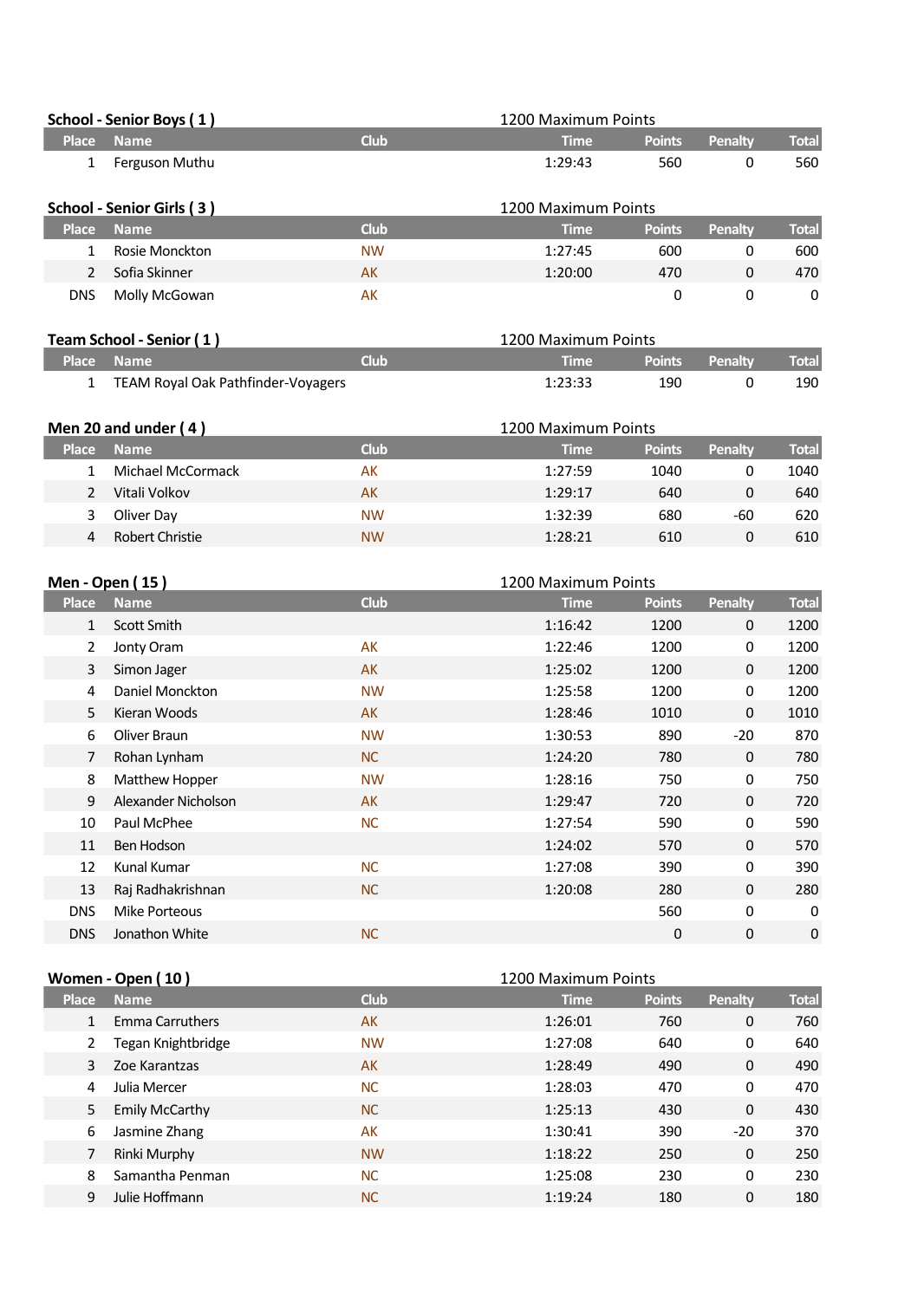## DNS Hannah Jemmett and the set of the set of the set of the set of the set of the set of the set of the set of the set of the set of the set of the set of the set of the set of the set of the set of the set of the set of t

|              | Men 40 and over (12) |             | 1200 Maximum Points |               |                |              |
|--------------|----------------------|-------------|---------------------|---------------|----------------|--------------|
| <b>Place</b> | <b>Name</b>          | <b>Club</b> | <b>Time</b>         | <b>Points</b> | <b>Penalty</b> | <b>Total</b> |
|              | <b>Nick Harris</b>   | <b>NW</b>   | 1:28:09             | 1060          | 0              | 1060         |
| 2            | Paul Borton          | <b>AK</b>   | 1:29:51             | 900           | 0              | 900          |
| 3            | Philip Elworthy      | <b>NW</b>   | 1:27:17             | 840           | 0              | 840          |
| 4            | Vaughan Taylor       | <b>NC</b>   | 1:25:36             | 820           | 0              | 820          |
| 5            | Rob Murphy           | <b>NW</b>   | 1:23:42             | 770           | 0              | 770          |
| 6            | Michael Schrott      | <b>NW</b>   | 1:33:27             | 760           | -80            | 680          |
| 7            | Romain Perin         | <b>NC</b>   | 1:22:48             | 670           | 0              | 670          |
| 8            | <b>Craig Rooks</b>   | <b>NC</b>   | 1:28:22             | 630           | 0              | 630          |
| 9            | Bryce Day            | <b>NW</b>   | 1:32:28             | 650           | -60            | 590          |
| 10           | <b>NIck Claridge</b> | <b>NC</b>   | 1:30:30             | 520           | $-20$          | 500          |
| 11           | Ben Meyer            | <b>NC</b>   | 1:30:27             | 480           | $-20$          | 460          |
| <b>DNS</b>   | Adam Barker          | <b>NW</b>   |                     | 0             | 0              | 0            |

| Men's Team (6)<br>1200 Maximum Points |                              |             |             |               |         |              |
|---------------------------------------|------------------------------|-------------|-------------|---------------|---------|--------------|
| <b>Place</b>                          | <b>Name</b>                  | <b>Club</b> | <b>Time</b> | <b>Points</b> | Penalty | <b>Total</b> |
|                                       | <b>TEAM Huapai Harriers</b>  |             | 1:30:04     | 1140          | $-20$   | 1120         |
|                                       | <b>TEAM The Sweasty boys</b> |             | 1:31:19     | 740           | -40     | 700          |
| 3                                     | <b>TEAM Flying Kakapo's</b>  |             | 1:31:01     | 660           | -40     | 620          |
| 4                                     | TEAM James & Dad             |             | 1:22:35     | 510           | 0       | 510          |
|                                       | <b>TEAM One Direction</b>    |             | 1:28:34     | 460           | 0       | 460          |
| 6                                     | TEAM Forsyth                 |             | 1:28:00     | 240           |         | 240          |

|                | Women's Team (13)               |             | 1200 Maximum Points |               |                |              |
|----------------|---------------------------------|-------------|---------------------|---------------|----------------|--------------|
| <b>Place</b>   | <b>Name</b>                     | <b>Club</b> | <b>Time</b>         | <b>Points</b> | <b>Penalty</b> | <b>Total</b> |
| 1              | <b>TEAM Team DKNZ</b>           |             | 1:28:16             | 590           | 0              | 590          |
| $\overline{2}$ | TEAM G&T                        |             | 1:27:00             | 550           | 0              | 550          |
| 3              | Ivy and Hailey Shaw             |             | 1:25:32             | 460           | 0              | 460          |
| 4              | TEAM Two LP's                   |             | 1:29:02             | 450           | 0              | 450          |
| 5              | TEAM Annika                     |             | 1:29:11             | 410           | 0              | 410          |
| 6              | <b>TEAM Team Bob</b>            |             | 1:30:28             | 410           | $-20$          | 390          |
| 7              | <b>TEAM Shits &amp; Giggles</b> |             | 1:27:21             | 360           | 0              | 360          |
| 8              | <b>TEAM R&amp;B</b>             |             | 1:23:56             | 320           | 0              | 320          |
| 9              | <b>TEAM Eleven Forty Four</b>   |             | 1:27:36             | 320           | 0              | 320          |
| 10             | <b>TEAM Hot Feet</b>            |             | 1:24:59             | 270           | 0              | 270          |
| 11             | <b>TEAM MOENS</b>               |             | 1:41:50             | 460           | $-240$         | 220          |
| DNS            | <b>TEAM Bratsons</b>            | <b>NW</b>   |                     | 410           | 0              | 0            |
| <b>DNS</b>     | <b>TEAM Thorpees</b>            |             |                     | 0             | 0              | 0            |

| Mixed Team (29)<br>1200 Maximum Points |                            |             |             |               |         |              |
|----------------------------------------|----------------------------|-------------|-------------|---------------|---------|--------------|
| <b>Place</b>                           | <b>Name</b>                | <b>Club</b> | <b>Time</b> | <b>Points</b> | Penalty | <b>Total</b> |
|                                        | TEAM Muthu                 |             | 1:29:24     | 620           | 0       | 620          |
|                                        | TEAM We're coming          |             | 1:21:08     | 610           | 0       | 610          |
| 3                                      | <b>TEAM Cider Time</b>     |             | 1:27:44     | 580           | 0       | 580          |
| 4                                      | <b>TEAM Long Groundhog</b> |             | 1:25:54     | 510           | 0       | 510          |
| 5.                                     | TEAM MeliÃi                |             | 1:22:54     | 500           | 0       | 500          |
| 6                                      | TEAM Sthill                |             | 1:28:18     | 490           | 0       | 490          |
|                                        | <b>TEAM Sleepy Dragons</b> |             | 1:20:13     | 440           | 0       | 440          |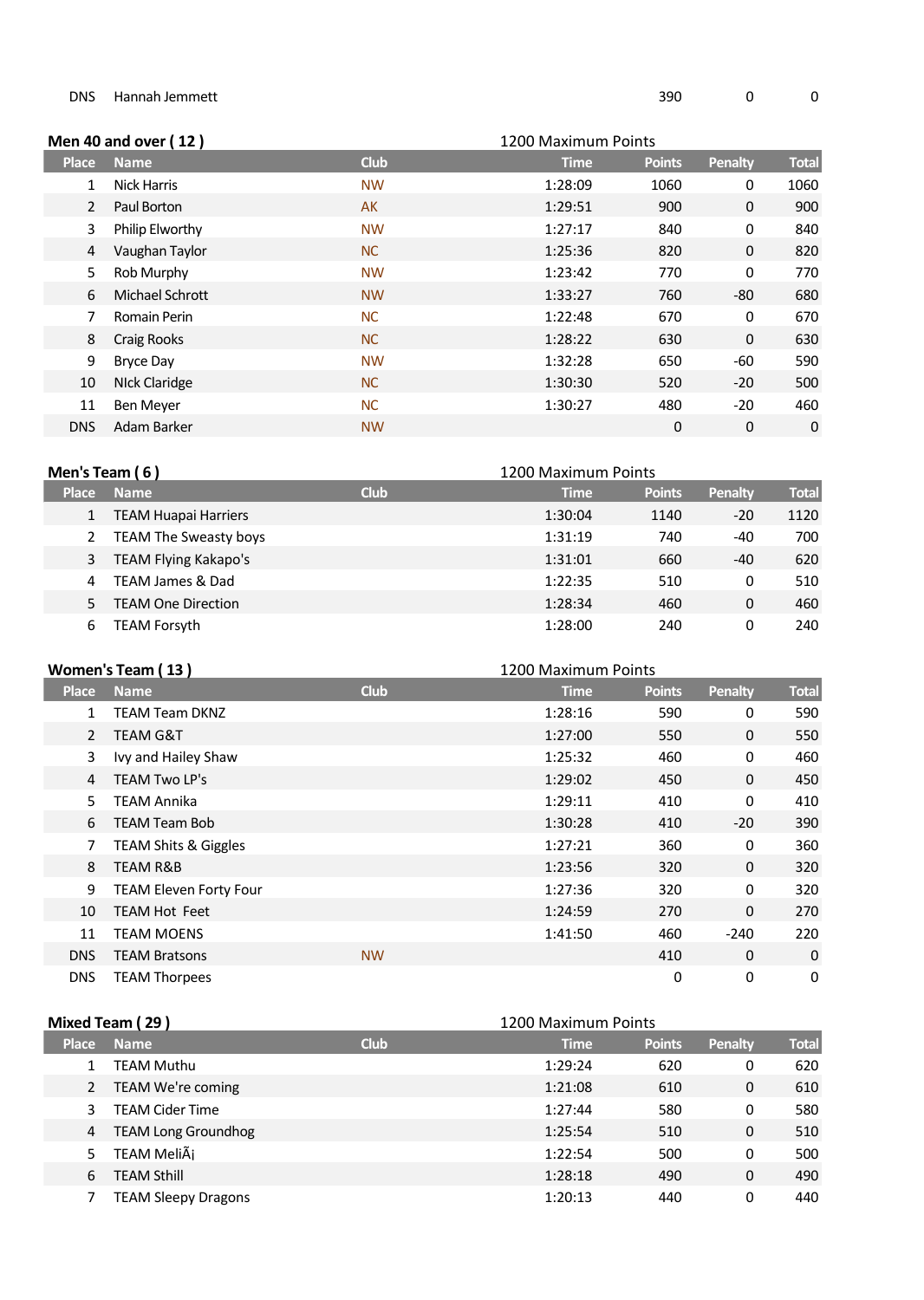| 8          | <b>TEAM Jack</b>                 | 1:28:53 | 440         | $\mathbf{0}$ | 440 |
|------------|----------------------------------|---------|-------------|--------------|-----|
| 9          | <b>TEAM Mollys Mob</b>           | 1:25:06 | 430         | 0            | 430 |
| 10         | <b>TEAM Lost without a cause</b> | 1:25:42 | 430         | 0            | 430 |
| 11         | <b>TEAM Soggy Biscuit</b>        | 1:30:02 | 450         | $-20$        | 430 |
| 12         | <b>TEAM Volcanic Drama</b>       | 1:30:30 | 440         | $-20$        | 420 |
| 13         | <b>TEAM One Shoe Blues</b>       | 1:19:46 | 390         | 0            | 390 |
| 14         | <b>TEAM No-vigational Skills</b> | 1:29:39 | 370         | $\mathbf{0}$ | 370 |
| 15         | <b>TEAM Emotional Damage!</b>    | 1:19:02 | 360         | 0            | 360 |
| 16         | <b>TEAM The Brownies</b>         | 1:27:11 | 360         | 0            | 360 |
| 17         | TEAM Are we there yet            | 1:31:14 | 400         | $-40$        | 360 |
| 18         | <b>TEAM Jackson</b>              | 1:14:08 | 340         | $\mathbf{0}$ | 340 |
| 19         | <b>TEAM Bickley Snr</b>          | 1:24:36 | 330         | 0            | 330 |
| 20         | <b>TEAM Team Seuss</b>           | 1:26:51 | 330         | $\mathbf 0$  | 330 |
| 21         | TEAM Fast, Slow & Broken Toe     | 1:35:40 | 440         | $-120$       | 320 |
| 22         | <b>TEAM Lost &amp; Found</b>     | 1:06:06 | 300         | $\mathbf{0}$ | 300 |
| 23         | TEAM Giving it a Go              | 1:24:13 | 270         | 0            | 270 |
| 24         | <b>TEAM Curried Eggs</b>         | 1:20:18 | 260         | $\mathbf{0}$ | 260 |
| 25         | <b>TEAM Groovey Two</b>          | 1:20:41 | 200         | 0            | 200 |
| 26         | <b>TEAM Red Mushroom</b>         | 1:30:01 | 160         | $-20$        | 140 |
| 27         | <b>TEAM Songbirds</b>            | 1:34:22 | 240         | $-100$       | 140 |
| 28         | <b>TEAM Winging It</b>           | 34:49   | 60          | 0            | 60  |
| <b>DNS</b> | <b>TEAM White Falcons</b>        |         | $\mathbf 0$ | 0            | 0   |

| Women 40 and over (8)<br>1200 Maximum Points |                       |             |             |               |                |              |
|----------------------------------------------|-----------------------|-------------|-------------|---------------|----------------|--------------|
| <b>Place</b>                                 | <b>Name</b>           | <b>Club</b> | <b>Time</b> | <b>Points</b> | <b>Penalty</b> | <b>Total</b> |
|                                              | Kirsten Blake         | <b>NW</b>   | 1:29:57     | 890           | 0              | 890          |
| 2                                            | <b>Trudy Ringrose</b> | <b>NW</b>   | 1:29:44     | 510           | 0              | 510          |
| 3                                            | Lesa Lomas            | <b>NW</b>   | 1:20:39     | 480           | 0              | 480          |
| 4                                            | Jonine Fuss           | <b>NW</b>   | 1:25:33     | 460           | 0              | 460          |
| 5                                            | Debbie McGowan        | AK          | 1:24:23     | 450           | 0              | 450          |
| <b>DNS</b>                                   | Jennifer Davis        | <b>NC</b>   |             | 0             | 0              | 0            |
| <b>DNS</b>                                   | Karina Morales        | <b>NC</b>   |             | 0             | 0              | 0            |
| <b>DNS</b>                                   | Jo Munro              | <b>NW</b>   |             | 0             | 0              | 0            |

|              | Men 50 and over (16)<br>1200 Maximum Points |             |             |               |                |              |
|--------------|---------------------------------------------|-------------|-------------|---------------|----------------|--------------|
| <b>Place</b> | <b>Name</b>                                 | <b>Club</b> | <b>Time</b> | <b>Points</b> | <b>Penalty</b> | <b>Total</b> |
| 1            | Jeff Greenwood                              | AK          | 1:30:00     | 1080          | 0              | 1080         |
| 2            | Mark Lawson                                 | <b>NW</b>   | 1:31:18     | 1060          | -40            | 1020         |
| 3            | Andrew de Lisle                             | <b>NW</b>   | 1:24:05     | 940           | 0              | 940          |
| 4            | Adrian Pike                                 | <b>NW</b>   | 1:27:19     | 780           | 0              | 780          |
| 5            | <b>Russell Syme</b>                         | AK          | 1:25:20     | 770           | 0              | 770          |
| 6            | Andrew Bell                                 | <b>NW</b>   | 1:22:25     | 740           | 0              | 740          |
| 7            | David Stewart                               | AK          | 1:24:15     | 720           | $\mathbf 0$    | 720          |
| 8            | Nick Monckton                               | <b>NW</b>   | 1:26:50     | 720           | 0              | 720          |
| 9            | Steve Oram                                  | AK          | 1:29:10     | 690           | $\mathbf{0}$   | 690          |
| 10           | <b>Richard Everitt</b>                      | No club     | 1:29:18     | 630           | $\Omega$       | 630          |
| 11           | <b>Trevor Carswell</b>                      | <b>NW</b>   | 1:19:44     | 620           | $\mathbf{0}$   | 620          |
| 12           | Martin Wright                               | <b>NC</b>   | 1:29:29     | 610           | 0              | 610          |
| 13           | John Hodson                                 |             | 1:30:21     | 570           | $-20$          | 550          |
| 14           | <b>Phil Skinner</b>                         | AK          | 1:20:14     | 470           | 0              | 470          |
| 15           | James Christie                              | <b>NW</b>   | 1:16:25     | 230           | 0              | 230          |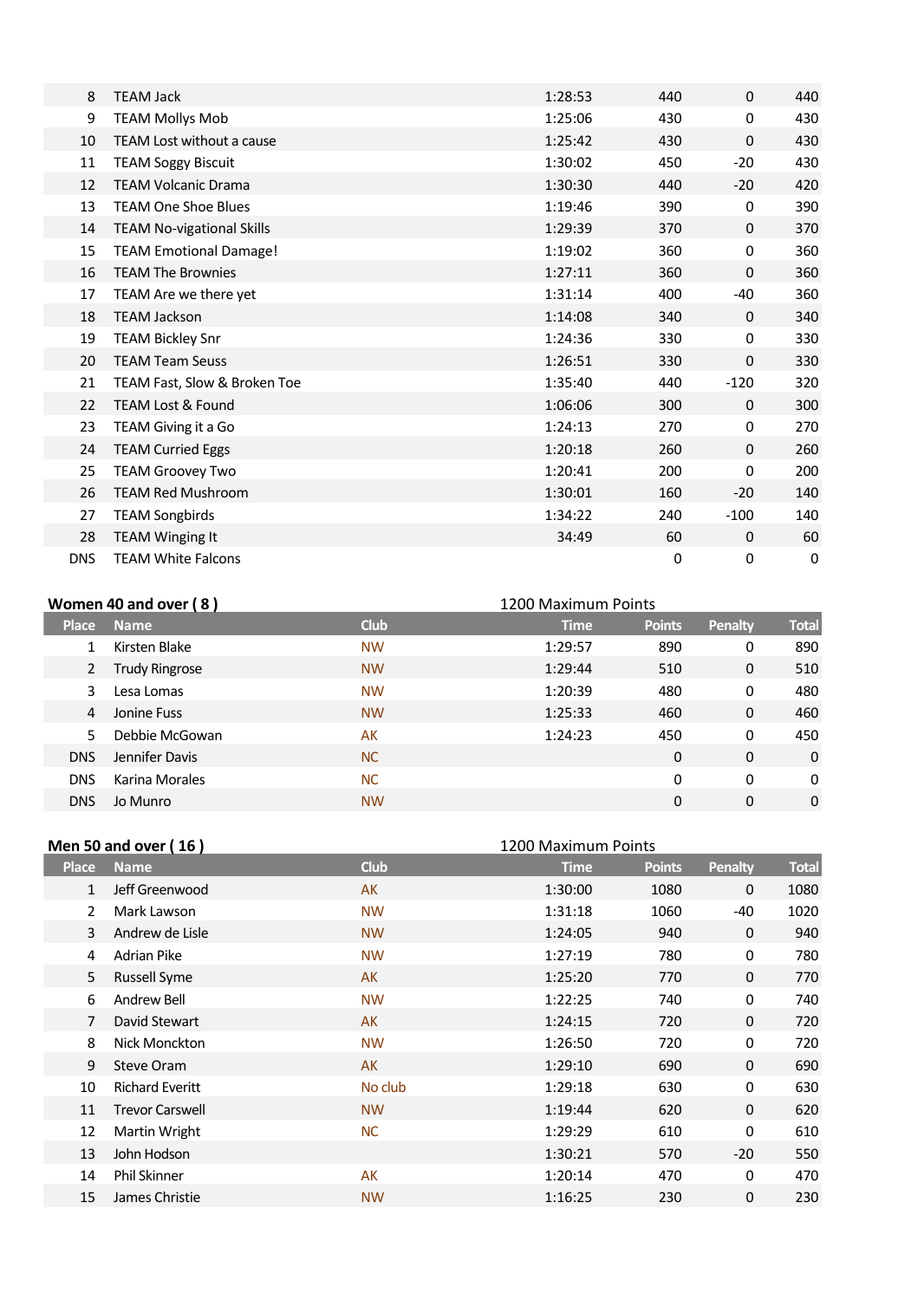|              | Women 50 and over (9)  | 1200 Maximum Points |             |               |         |              |
|--------------|------------------------|---------------------|-------------|---------------|---------|--------------|
| <b>Place</b> | <b>Name</b>            | <b>Club</b>         | <b>Time</b> | <b>Points</b> | Penalty | <b>Total</b> |
|              | Cath Heppelthwaite     | <b>NW</b>           | 1:28:06     | 700           | 0       | 700          |
|              | Gill Fullen            | <b>NC</b>           | 1:25:04     | 520           | 0       | 520          |
| 3            | Sarah Stewart          | AK                  | 1:26:14     | 470           | 0       | 470          |
| 4            | Priscilla Murphy       | No club             | 1:24:30     | 380           | 0       | 380          |
| 5.           | Fiona de Lisle         | <b>NW</b>           | 1:24:34     | 380           | 0       | 380          |
| 6            | <b>Alison Carswell</b> | <b>NW</b>           | 1:34:17     | 470           | $-100$  | 370          |
| <b>DNS</b>   | Leigh Cockerill        | AK                  |             | 0             | 0       | 0            |
| <b>DNS</b>   | Justine Edwards        | <b>CM</b>           |             | $\Omega$      | 0       | 0            |
| <b>DNS</b>   | Mel Miller             | <b>NW</b>           |             | 0             | 0       | 0            |

| <b>Men 60 and over (21)</b><br>1200 Maximum Points |                      |             |             |               |                |              |
|----------------------------------------------------|----------------------|-------------|-------------|---------------|----------------|--------------|
| <b>Place</b>                                       | <b>Name</b>          | <b>Club</b> | <b>Time</b> | <b>Points</b> | <b>Penalty</b> | <b>Total</b> |
| 1                                                  | <b>Geoff Mead</b>    | <b>NW</b>   | 1:29:01     | 930           | 0              | 930          |
| 2                                                  | Martin Crosby        | AK          | 1:28:29     | 910           | $\mathbf{0}$   | 910          |
| 3                                                  | <b>Steve Pyatt</b>   | <b>NW</b>   | 1:27:56     | 810           | 0              | 810          |
| 4                                                  | Scott Vennell        | <b>AK</b>   | 1:21:17     | 770           | $\mathbf 0$    | 770          |
| 5                                                  | <b>Owen Means</b>    | <b>NW</b>   | 1:26:57     | 710           | 0              | 710          |
| 6                                                  | Norm Jager           | <b>AK</b>   | 1:29:01     | 670           | $\Omega$       | 670          |
| 7                                                  | Dave Middleton       | <b>NW</b>   | 1:26:33     | 610           | 0              | 610          |
| 8                                                  | Michael Murphy       | <b>NW</b>   | 1:23:36     | 600           | 0              | 600          |
| 9                                                  | Alistair Stewart     | AK          | 1:19:49     | 590           | 0              | 590          |
| 10                                                 | john barrett         | <b>NW</b>   | 1:27:46     | 530           | $\mathbf 0$    | 530          |
| 11                                                 | David Scott          | AK          | 1:26:44     | 520           | 0              | 520          |
| 12                                                 | chris Gelderman      | <b>NW</b>   | 1:28:31     | 480           | 0              | 480          |
| 13                                                 | Leo McCormack        | AK          | 1:39:00     | 650           | $-180$         | 470          |
| 14                                                 | Clive Bolt           | <b>AK</b>   | 1:19:21     | 430           | 0              | 430          |
| 15                                                 | Les Paver            | <b>NW</b>   | 1:30:47     | 430           | $-20$          | 410          |
| 16                                                 | Phill Johansen       | <b>NW</b>   | 1:25:49     | 350           | $\mathbf 0$    | 350          |
| 17                                                 | <b>Terry Nuthall</b> | AK          | 1:26:41     | 170           | 0              | 170          |
| 18                                                 | Peter Ware           | <b>AK</b>   | 1:41:37     | 380           | $-240$         | 140          |
| <b>DNF</b>                                         | <b>Tony Cooper</b>   | AK          |             | 990           | 0              | 0            |
| <b>DNS</b>                                         | <b>Neil Martin</b>   | <b>NW</b>   |             | $\pmb{0}$     | 0              | $\pmb{0}$    |
| <b>DNS</b>                                         | <b>Neil Russ</b>     | AK          |             | 0             | 0              | 0            |

|              | Women 60 and over (8) |             | 1200 Maximum Points |               |                |              |
|--------------|-----------------------|-------------|---------------------|---------------|----------------|--------------|
| <b>Place</b> | <b>Name</b>           | <b>Club</b> | <b>Time</b>         | <b>Points</b> | <b>Penalty</b> | <b>Total</b> |
|              | Phillippa Poole       | <b>NW</b>   | 1:26:32             | 670           | 0              | 670          |
| 2            | Lisa Mead             | <b>NW</b>   | 1:15:39             | 660           | 0              | 660          |
| 3            | Bronwyn Holcombe      | AK          | 1:25:01             | 610           | 0              | 610          |
| 4            | Annette Orchard       | AK          | 1:24:56             | 590           | 0              | 590          |
| 5.           | Chris Jager           | AK          | 1:29:49             | 350           | 0              | 350          |
| 6            | Lorri O'Brien         | <b>NW</b>   | 1:20:33             | 290           | 0              | 290          |
|              | Helen Bolt            | AK          | 1:29:40             | 280           | 0              | 280          |
| <b>DNF</b>   | Joanna Stewart        | AK          |                     | 360           | 0              | 0            |

## **Abbreviations:**

MP = mispunch, DNF = did not finish, DNS = did not start.